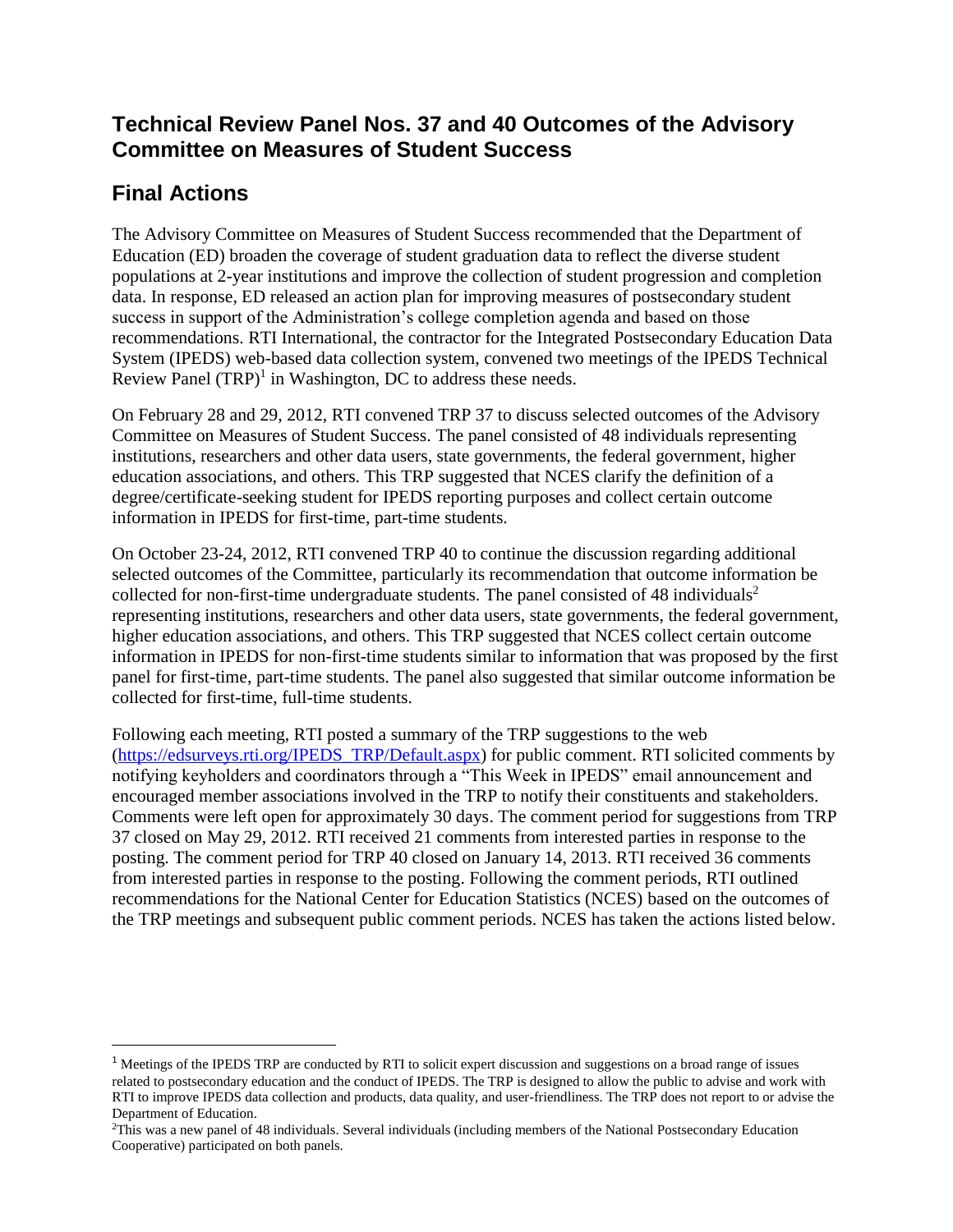## **Changes to IPEDS Data Collections, 2014-15 and 2015-16**

NCES requested and received clearance from the Office of Management and Budget on the following proposed changes to the IPEDS data collection for 2014-15 and 2015-16:

- **Clarify the definition of degree/certificate-seeking student.**
	- o Degree/certificate-seeking students: Students enrolled in courses for credit who are seeking a degree, certificate, or other formal award. This includes students who:
		- received any type of federal financial aid,
		- received any state or locally based financial aid with an eligibility requirement that the student be enrolled in a degree, certificate, or transferseeking program; or
		- obtained a student visa to study at a U.S. postsecondary institution
	- o High school students also enrolled in postsecondary courses for credit are not considered degree/certificate-seeking.

NCES implemented the clarified definition of degree/certificate-seeking student in 2014-15.

#### • **Implement new Outcome Measures (OM) component.**

- o Collect outcome measures data from degree-granting institutions on four cohorts of entering degree/certificate-seeking undergraduate students. The four cohorts are as follows:
	- full-time, first-time;
	- part-time, first-time;
	- full-time, non-first-time; and
	- part-time, non-first-time.
- o For each of the four cohorts, collect the status update at 8 years after the cohort enters the institution, with award and/or enrollment information collected for at the 6-year and 8-year time points.
- o Academic reporting institutions report using a fall cohort; program and hybrid reporting institutions report using a full-year cohort.

The OM data collection was first collected in the IPEDS 2015-16 collection year, with a preview year in 2014-15.

### **Proposed Changes to the Outcome Measures Component, 2017-18**

NCES has received thoughtful public comments and expert suggestions for improving the OM survey to collect more information on Pell Grant recipients, as several TRPs (TRPs 24, 37, 40, 45, and 50) have encouraged NCES to collect information on this vulnerable population.

In February 2016, NCES requested clearance from the Office of Management and Budget for the 2016-17, 2017-18, and 2018-19 IPEDS data collections. The clearance package included several proposed changes, including a proposal to begin collecting outcome information on Pell Grant recipients in the OM component starting with the 2017-18 data collection. The initial proposed change for the 2016-17, 2017-18, and 2018-19 collections was the addition of a fifth cohort, Pell